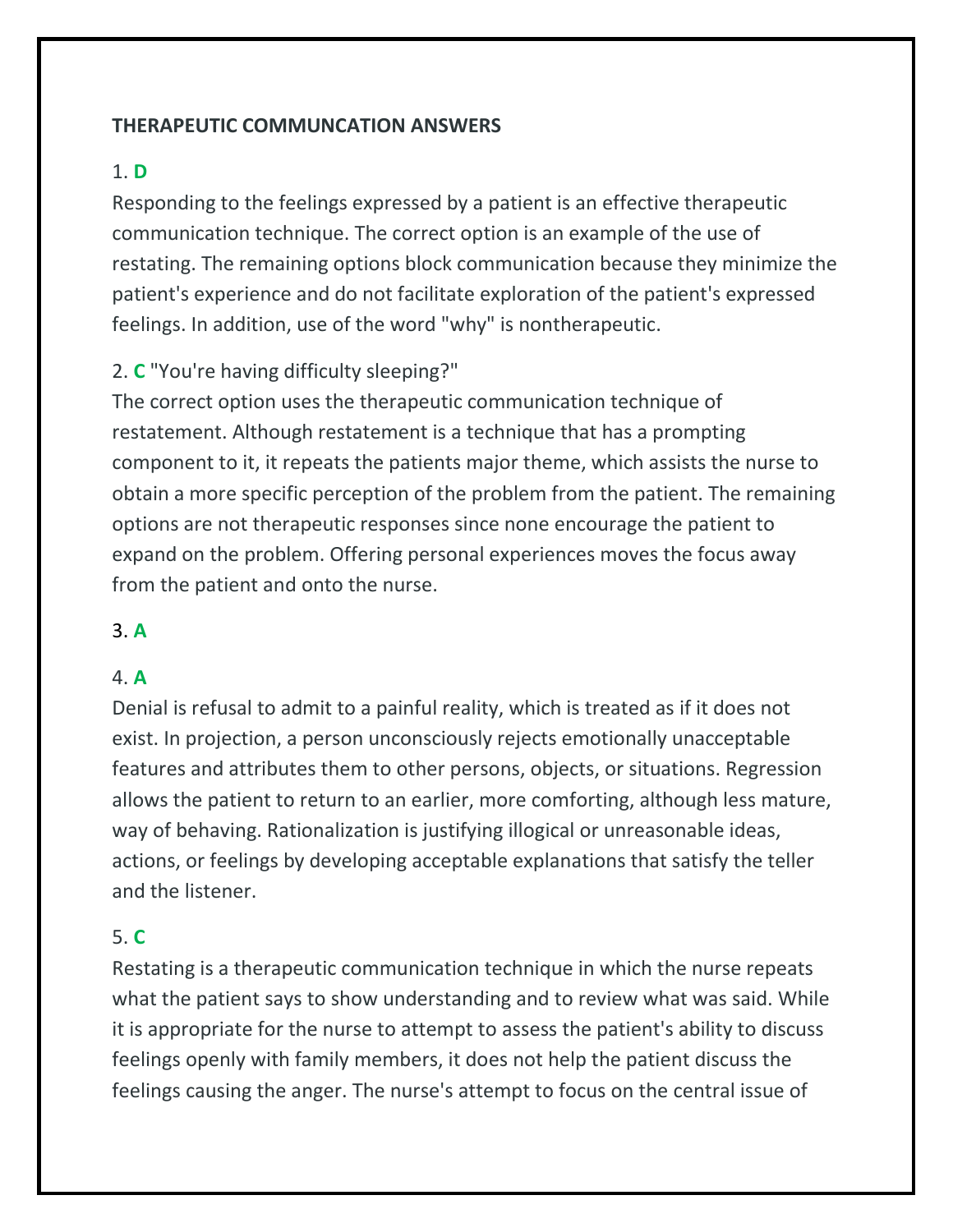anger is premature. The nurse would never make a judgment regarding the reason for the patient's feeling, this is non-therapeutic in the one-to-one relationship.

## 6. **D**

In general, patients seek voluntary admission. If a patient seeks voluntary admission, the most likely expectations is the patient will participate in the treatment program since they are actively seeking help. The remaining options are not characteristics of this type of admission. Fearfulness, anger, and aggressiveness are more characteristic of an involuntary admission. Voluntary admission does not guarantee a patient's understanding of their illness, only of their desire for help.

## 7. **A**

The nurse is required to maintain confidentiality regarding the patient and the patient's care. Confidentiality is basic to the therapeutic relationship and is a patient's right. The most appropriate response to the neighbor is the statement of that responsibility in a direct, but polite manner. A blunt statement that does not acknowledge why the nurse cannot reveal patient information may be taken as disrespectful and uncaring. The remaining options identify statements that do not maintain patient confidentiality.

## 8. **C**

The nurse needs to respect and have concern for the patient; this is vital to protecting the patient's rights. While it is true the autonomy is a basic client right, there are other rights that must also be both respected and facilitated. State and federal laws do protect a patient's rights, but it is sensitivity to those rights that will ensure that the nurse secures these rights for the patient. It is a fact that safeguarding a patient's rights are a nursing responsibility, but stating that fact does not show understanding or respect for the concept.

## 9. **D**

The nurse is using the therapeutic communication technique of making observations when noting that the client smiles when talking about physical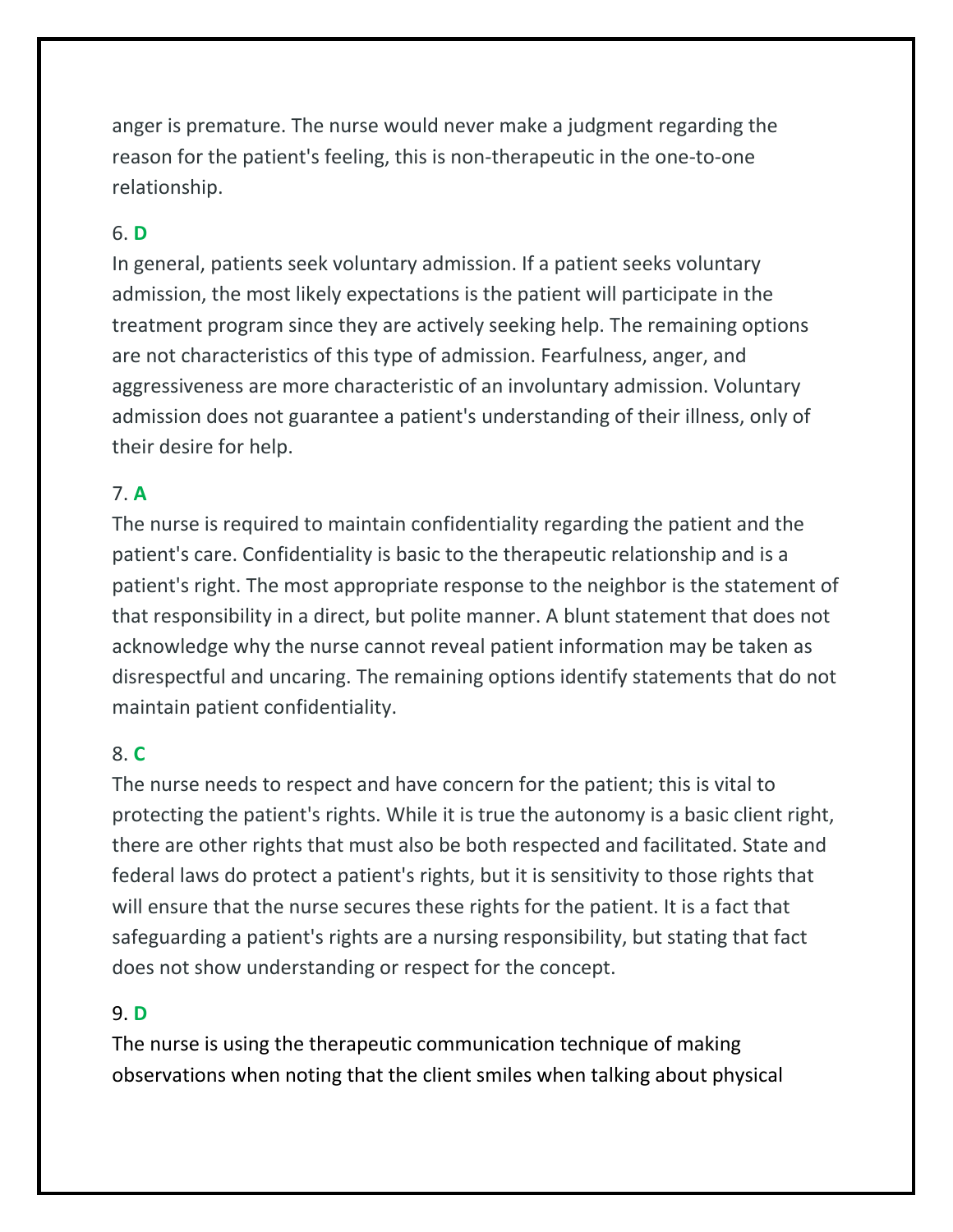violence. The technique of making observations encourages the client to compare personal perceptions with those of the nurse.

# 10. **A**

The nurse is using the therapeutic communication technique of restatement. Restatement involves repeating the main idea of what the client has said. The nurse uses this technique to communicate that the client's statement has been heard and understood.

## 11. **C**

The nurse's statement, "Yes, I see. Go on." is an example of the therapeutic communication technique of a general lead. Offering a general lead encourages the client to continue sharing information.

## 12. **D**

The nurse's statement, "Things will look better tomorrow after a good night's sleep." is an example of the nontherapeutic technique of giving false reassurance. Giving false reassurance indicates to the client that there is no cause for anxiety, thereby devaluing the client's feelings.

## 13. **B**

The nurse's statement, "What would you like to talk about?" is an example of the therapeutic communication technique of giving broad openings. Using a broad opening allows the client to take the initiative in introducing the topic and emphasizes the importance of the client's role in the interaction.

## 14. **A**

The nurse is making an observation when stating, "You appear to be talking to someone I do not see." Making observations involves verbalizing what is observed or perceived. This encourages the client to recognize specific behaviors and make comparisons with the nurse's perceptions.

## 15. **D**

The nurse is providing appropriate feedback when stating, "During group, you raised your voice, yelled at a peer, left, and slammed the door." Giving appropriate feedback involves helping the client consider a modification of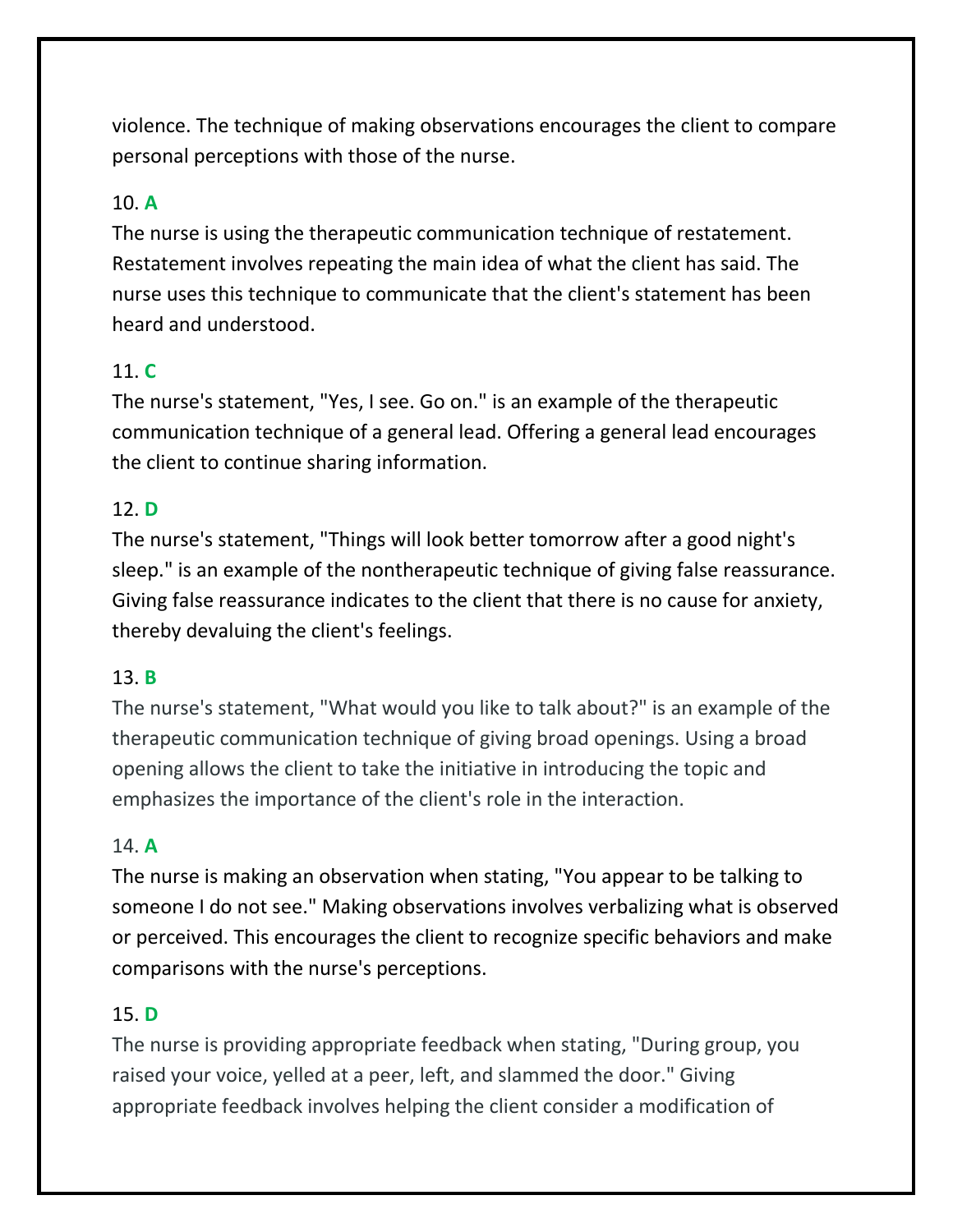behavior. Feedback should give information to the client about how he or she is perceived by others. Feedback should not be evaluative in nature or be used to give advice.

# 16. **C**

The most appropriate response by the nurse is, "Let's discuss and explore all of your options." In this example, the nurse is encouraging the client to formulate ideas and decide independently the appropriate course of action.

## 17. **C**

When interviewing a client, the nurse should employ the nonverbal behavior of sitting squarely, facing the client. Facilitative skills for active listening can be identified by the acronym SOLER. SOLER includes sitting squarely facing the client (S), open posture when interacting with a client (O), leaning forward toward the client (L), establishing eye contact (E), and relaxing (R).

### 18. **B**

The best response by the nurse is, "You're experiencing feelings of guilt because you weren't able to save your children." This response utilizes the therapeutic communication technique of reflection which identifies a client's emotional response and reflects these feelings back to the client so that they may be recognized and accepted.

#### 19. **D**

The most appropriate statement by the nurse is, "Let's figure out a way for you to attend unit activities and still wash your hands." This statement reflects the therapeutic communication technique of formulating a plan of action. The nurse attempts to work with the client to develop a plan without damaging the therapeutic relationship or increasing the client's anxiety.

#### 20. **A**

This is an example of the therapeutic communication technique of formulating a plan of action. By the use of this technique, the nurse can help the client plan in advance to deal with a stressful situation which may prevent anger and/or anxiety from escalating to an unmanageable level.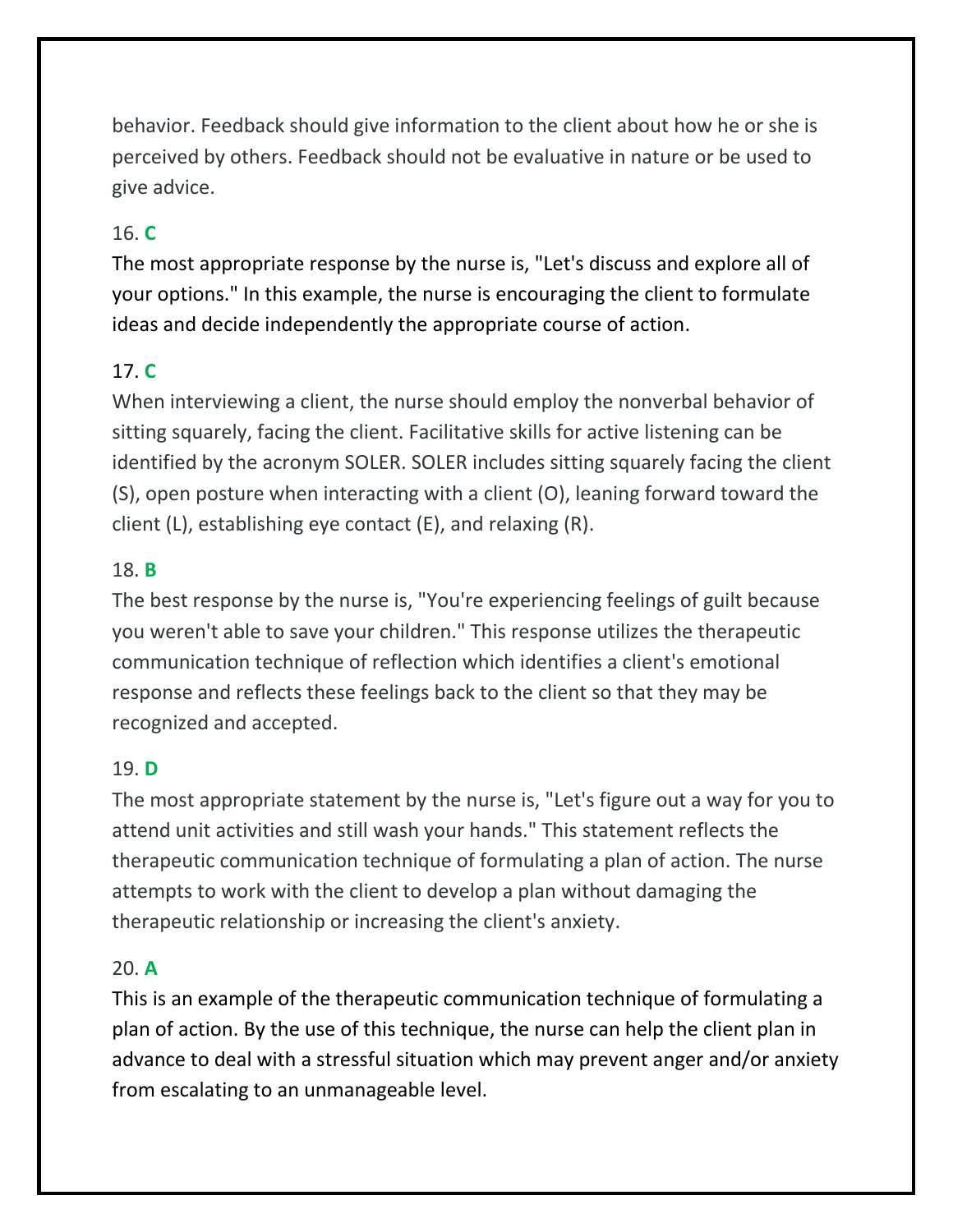# 21. **D**

This is an example of the therapeutic communication technique of restatement. Restatement is the repeating of the main idea that the client has verbalized. This lets the client know whether or not an expressed statement has been understood and gives him or her the chance to continue, or clarify if necessary.

## 22. **C**

This is an example of the therapeutic communication technique of giving recognition. Giving recognition acknowledges and indicates awareness. This technique is more appropriate than complimenting the client which reflects the nurse's judgment.

## 23. **A**

This is an example of the therapeutic communication technique of verbalizing the implied. Verbalizing the implied puts into words what the client has only implied or said indirectly.

## 24. **B**

Giving advice tells the client what to do or how to behave. It implies that the nurse knows what is best and that the client is incapable of any self-direction. It discourages independent thinking.

#### 25. **D**

This is an example of the therapeutic communication technique of focusing. Focusing takes notice of a single idea or even a single word and works especially well with a client who is moving rapidly from one thought to another.

#### 26. **B**

This is an example of the appropriate use of feedback. Feedback should be directed toward behavior that the client has the capacity to modify.

## 27. **A**

This nursing statement is an example of the nontherapeutic communication block of belittling feelings. Belittling feelings occur when the nurse misjudges the degree of the client's discomfort, thus a lack of empathy and understanding may be conveyed.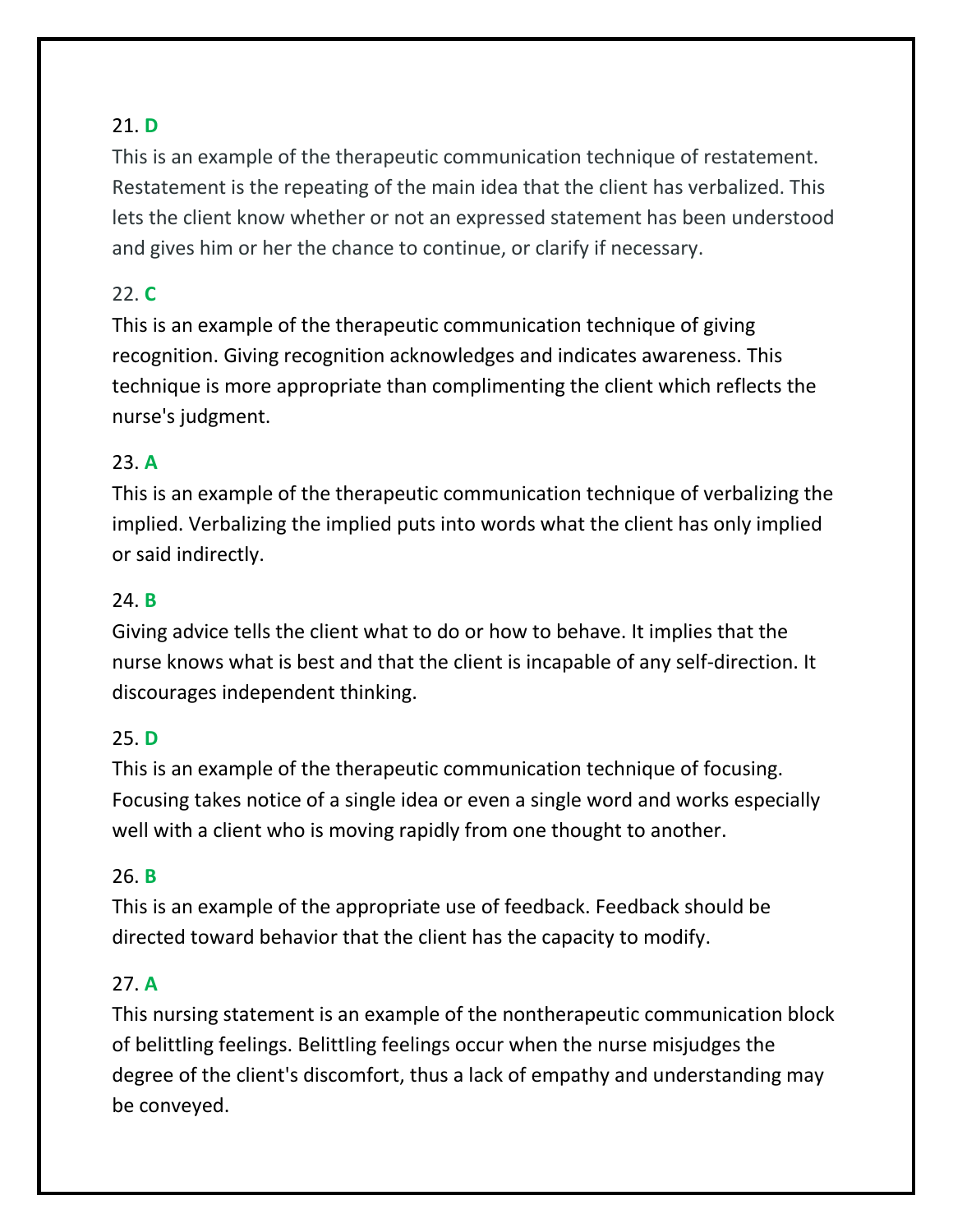## 28. **C**

This nursing statement is an example of the therapeutic communication technique of reflection. When reflection is used, questions and feelings are referred back to the client so that they may be recognized and accepted.

### 29. **A**

This nursing statement is an example of the nontherapeutic communication block of requesting an explanation. Requesting an explanation is when the client is asked to provide the reason for thoughts, feelings, behaviors, and events. Asking "why" a client did something or feels a certain way can be very intimidating and implies that the client must defend his or her behavior or feelings.

### 30. **D**

This is an example of the therapeutic communication technique of exploring. The purpose of using exploring is to delve further into the subject, idea, experience, or relationship. This technique is especially helpful with clients who tend to remain on a superficial level of communication.

#### 31. **B**

This is an example of the therapeutic communication technique of presenting reality. Presenting reality is when the client has a misperception of the environment. The nurse defines reality or indicates his or her perception of the situation for the client.

#### 32. **B**

This is an example of the therapeutic communication technique of offering self. Offering self makes the nurse available on an unconditional basis, increasing client's feelings of self-worth. Professional boundaries must be maintained when using the technique of offering self.

#### 33. **A**

1. "You shouldn't talk like that. You're not a failure." Telling clients how they should or should not feel invalidates their feelings and is nontherapeutic. 2. "Once the antidepressants start working you will feel better about yourself." The client's depressive symptomatology should improve with antidepressants.